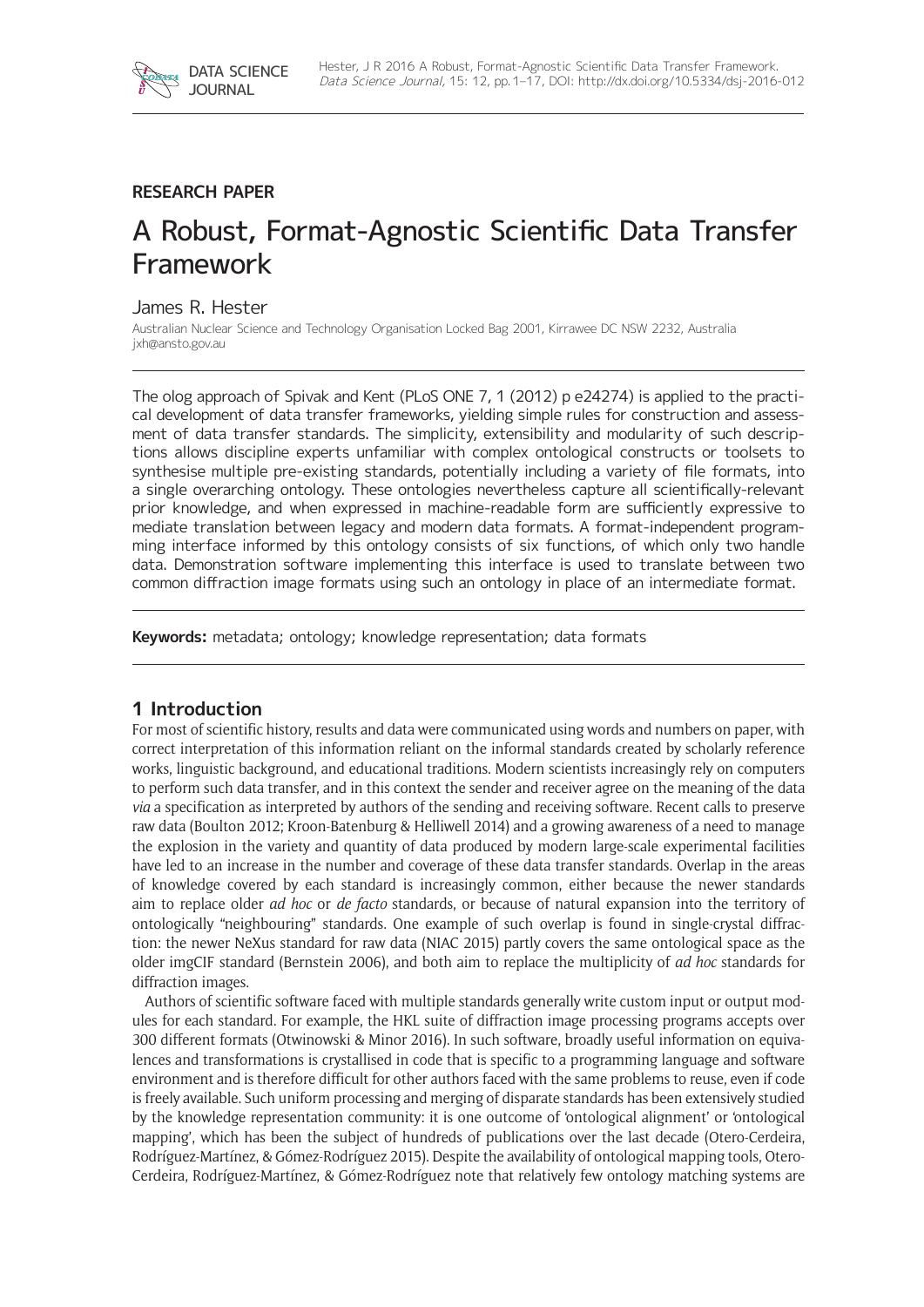put to practical use (see their section 4.5). One barrier to adoption is likely to be the need for the discipline experts driving standards development to learn ontological concepts and terminology in order to evaluate and use ontological tools: the effort required to master these tools may not be judged to yield commensurate benefits in situations where communities have historically been able to transfer data reliably without such formal approaches. Introduction of ontological ideas into data transfer would therefore stand more chance of success if those ideas are simple to understand and implement, as well as offering tangible benefits over the *status quo*. Indeed one of the challenges noted by Otero-Cerdeira et al is to "define good tools that are easy to use for non-experts".

Much of the research listed by Otero-Cerdeira et al has understandably been predicated on reducing human involvement in the mapping process, although expert human intervention is still currently required. In contrast to the thousands of terms found in ontologies tackled by ontological mapping projects, data files in the experimental sciences usually contain information relating to a few dozen well-defined scientific concepts, and so manual handling of ontologies is feasible. The present paper therefore adopts the practical position that, if involvement of discipline experts is unavoidable, then the method of representing the ontology should be as accessible as possible to those experts. An easily-applied framework for scientist-driven formalisation, development and assessment of data transfer standards is presented, aimed at minimising the complexity of the task, while promoting interoperability and minimising duplication of programmer and domain expert effort.

After describing the framework in Section 2, we demonstrate the utility of these concepts by discussing schemes for standards development (Section 3) and semiautomatic data file translation (Section 4).

#### **2 A conceptual framework for data file standards**

The framework described here covers systems for automated transfer and manipulation of scientific data. In other words, following creation of the reading and writing software in consultation with the data standard, no further human intervention is necessary in order to automatically create, ingest, and perform calculations on, data from standards-conformant data files. Note that simple transfer of information found in the data file to a human reader, for example, presentation of text or graphics, is of minor significance in this context, as such operations, while useful, do not require any interpretation of the data by the computer and are in essence identical to traditional paper-based transfer of information from writer to reader.

Terminology used in this paper is defined in **Table 1**. The process of scientific data transfer is described using these terms as follows: in consultation with the ontology, authors of file output software determine the required or possible list of datanames for their particular application, then correlate concepts handled by their code to these datanames, arranging for the appropriate values to be linked to the datanames within the output data format according to the specifications within the format adapter. A file in this format is then

| Term                   | <b>Description</b>                                                                                                                                                                                                                                                                                                                         |
|------------------------|--------------------------------------------------------------------------------------------------------------------------------------------------------------------------------------------------------------------------------------------------------------------------------------------------------------------------------------------|
| Dataname               | a name for a concept with which one or more values can be associated                                                                                                                                                                                                                                                                       |
| Data item              | a single item of information, consisting of a dataname and one or more associated data<br>values                                                                                                                                                                                                                                           |
| Ontology               | A collection of datanames and associated meanings, including relationships. Once 'ologs'<br>have been defined (section 2.1), 'ontology' usually refers to an ontology expressed using an<br>olog.                                                                                                                                          |
| Data format            | The structures in which the data are encapsulated for transfer, for example XML or HDF5.<br>Informal discussions often use the word 'format' to encompass both the file format and the<br>ontology used to interpret the dataitems found in it. To avoid confusion, the word 'format'<br>is here used to refer only to the file structure. |
| Data bundle            | A collection of data items                                                                                                                                                                                                                                                                                                                 |
| Dataname list          | The subset of datanames from an ontology that are included in a given data bundle                                                                                                                                                                                                                                                          |
| Format adapter         | A description of how the values associated with datanames are encoded in a particular data<br>format                                                                                                                                                                                                                                       |
| Transfer specification | The combination of a format adapter with a dataname list                                                                                                                                                                                                                                                                                   |

**Table 1:** Definitions of terms used in this paper.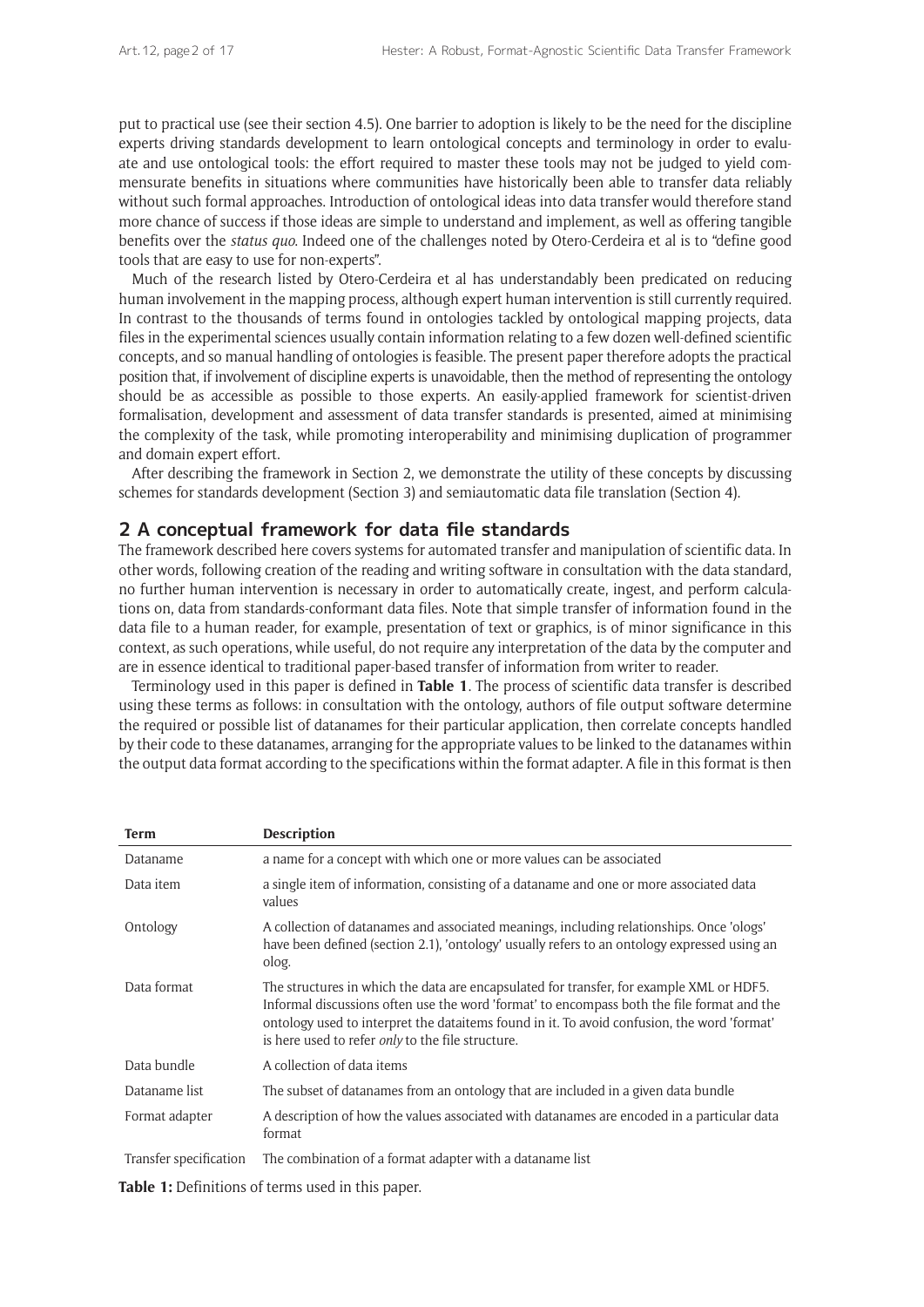transferred or archived. At some point, software written in consultation with the same format adapter and ontology extracts datavalues from the file and processes them correctly.

Following Shvaiko & Euzenat (2013), the word 'ontology' as used in this paper refers to a system of interrelated terms and their meanings, regardless of the way in which those meanings are represented or described. Under this definition, **Table 1** is itself an ontology for use solely by the human reader in understanding the present paper. An ontology may be encoded using a language such as OWL (Hitzler et al. 2012) to produce a human-and machine-readable document allowing some level of machine verification, deduction and manipulation.

This paper makes frequent reference to two established data transfer standards in the area of experimental science: the Crystallographic Information Framework (CIF) (Hall & McMahon 2005) and the NeXus standard (Könnecke et al. 2015).

#### **2.1 Constructing the ontology**

In general, a complete data transfer ontology for some field would include all of the distinct concepts and relationships used by scientific software authors in the process of constructing software, including scientific, programming, and format-specific terminology. A clear dividing line may be drawn between the scientific components of the ontology and the remainder, by relying on the assertion that scientific concepts and their relationships are dictated by the real world, not by the particular arrangement in which the data appear, that is, *a scientific ontology may be completely specified independent of a particular format*. Furthermore, the scheme presented below assumes that the scientific knowledge informing the ontology is already shared by the software authors implementing the standard. These software authors are one of the main consumers of the ontology, so we do not require the level of machine-readability offered by ontology description languages such as OWL; rather we seek the minimum level of sophistication necessary to describe to a human the correct interpretation of the data, while at the same time including properties that allow coherent expansion and curation of the ontology. Such ontologies should be maximally accessible to experts in the scientific field who are not necessarily programmers or familiar with ontological constructs, in order to allow broadbased contribution and review.

A suitably simple but powerful system for expressing ontologies has been presented by Spivak & Kent (2012), who propose using category-theoretic box and arrow diagrams which they call ologs (from "ontology logs"). A concept in an ontology is drawn as an arrow ('aspect') between boxes ('types'): the arrow denotes a mapping between elements in the sets represented by the boxes. A simple ontology written using this approach is shown in **Figure 1**, which might be used to describe a datafile containing the values of neutron cross-section. This olog shows that the concept 'measured neutron scattering cross-section' maps every atomic element to a value in barns. We can therefore specify "measured neutron scattering cross-section" as a (domain, function, codomain)'triple of ({element names}, cross-section measurement', {(*r,"barns"*):  $r \in \mathbb{R}$ ). Each of the datanames in our ontology is associated with such a triple, so that the values that the dataname takes are the results of applying the associated function to each of the elements of the domain. Given this formulation of an ontology, it follows that the scientifically useful content of a datafile consists solely of the values taken by the datanames in their codomains, and the matching domain values. In other words, a datafile documents an instance of the olog.

Such a functional formulation of a scientific area is generally trivially available. For example, when the result of applying the function might not be known for all elements of the domain, we can augment the codomain with a 'null' value (Henley 2006). Where the function requires several parameters in order to determine uniquely an element of the codomain, we simply define the domain to be a tuple of the appropriate length. Where a concept would map a single domain element to multiple values and we cannot invert the direction of the relation, the codomain can be defined to consist of tuples. The identity function applied to a type also creates a dataname, which identifies objects of that type: for example "element name", "measurement number" or "detector bank identifier".

It is useful to visualise the collection of datanames that are functions of the same domain as forming a table; a row in this table describes the mappings of a single value from the domain into the codomains of the other datanames. Indeed, an olog is trivially transformable to a relational database schema (Spivak 2012), in which case datanames are equivalent to database table column names. Note that this close link to relational

<sup>1</sup> Note that 'domain' and 'codomain' are used throughout in the mathematical sense, as the set on which a function operates, and the set of resulting values, respectively.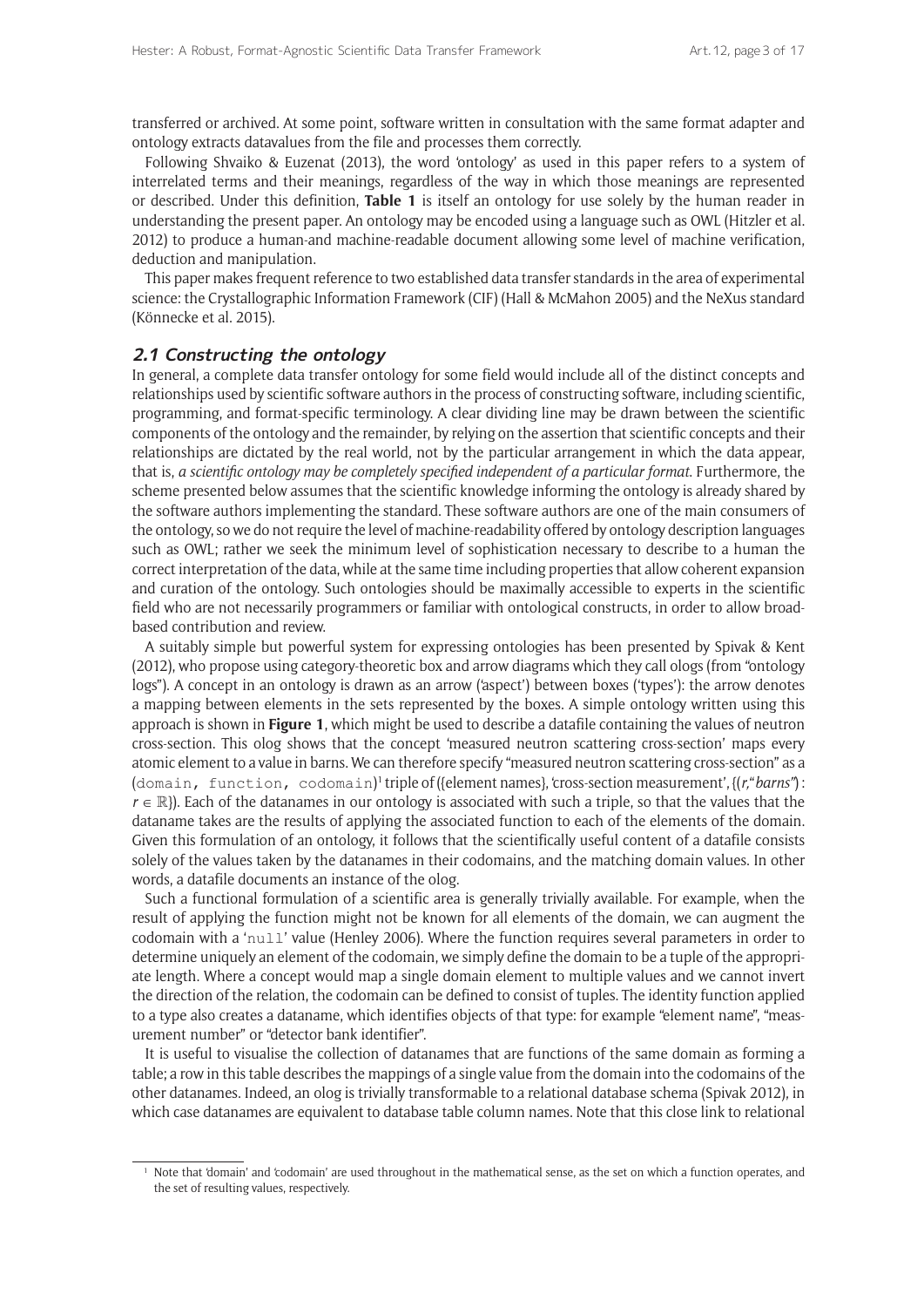

**Figure 1:** A simple ontology using the olog formalism.

databases in no way requires us to use a relational database format for data transfer, although a relational database may serve as a useful baseline against which to compare the chosen data format.

As the above description is potentially too technical to meet our stated aims of broad accessibility, we may instead describe an olog as a collection of definitions for datanames, where each definition meets the following requirements:

**a description** a description of the concept sufficient for a human reader to unambiguously reconstruct a mapping between the one or more *related items* and the *value type*. Every unique collection of values for *related items* must map to a single value of *value type*.

**value type** (the codomain of the function). While the particular discipline will often determine the types of values, a versatile and generally suitable set of core value types might consist of: numeric types (integer,real,complex), finite sets of alternatives (numerical or text), and homogeneous compound structures composed of such values (arrays, matrices). Units should be specified where relevant. Free-form text is useful when constructing an opaque identifier (e.g. sample name), although in other contexts it will not be machine interpretable.

**related items** dataname(s) that this item maps from (collectively forming the domain of the function)<sup>2</sup>. This includes all names which participate in determining the behaviour of the mapping, for example, it includes all parameters influencing a model calculation. If it is not possible to identify a unique value for the dataname given only the specific values of the datanames in this list, then the related items list is incomplete. In order to completely insulate users of the specification from expansions in the ontology, once defined this list of related items cannot change (see section 2.1.1).

As expected, an ontology constructed according to the above prescription is completely decoupled from the file format. Any discipline specialist able to provide the above information can contribute to the ontology regardless of programming skill, thus broadening the base of contributors.

Although our objective is to provide an ontology that is easy for non-programmers to contribute to, there is some advantage to producing a computer-readable version of the ontology, which might contain additional validation information, e.g. range limits on values, that are otherwise only provided in humanreadable form (perhaps implicitly) in a plain-text ontology. An olog could, for example, be encoded in the popular machine-readable OWL formalism by specifying an OWL "class" for each olog "type" and creating OWL "functional object properties" for each olog aspect (that is, a dataname is an OWL functional object property linking two OWL classes). OWL terms for restricting value ranges would be used to further describe each OWL class. In general, a restricted and well-chosen vocabulary for the machine-readable ontology will also prompt the ontology author to include useful information that might otherwise be assumed (for example, restricting a range to positive non-zero numbers). The extended example in Section 4.3 shows how information presented in a machine-readable ontology can be leveraged for automatic format conversion.

Note that a definition may also stipulate default values. As a reasonably large ontology may contain several alternative routes for reaching a given value (indeed, the notion of path equivalence is a defining feature of ologs and mathematical categories), some care should be taken when stating default values to ensure that they match up with those stated for dependent items.

<sup>&</sup>lt;sup>2</sup> More strictly, datanames, the codomains of which this dataname maps from.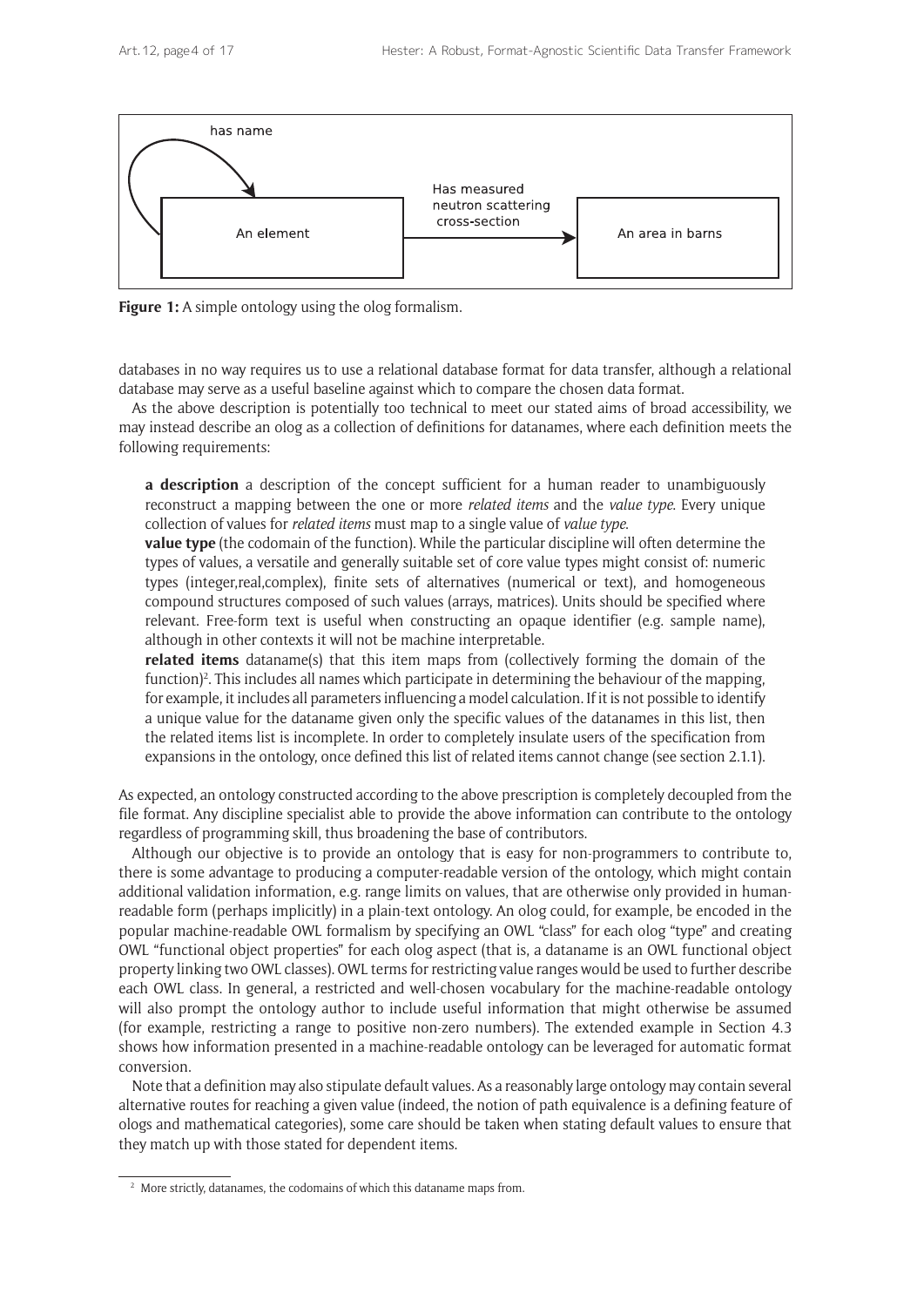## 2.1.1 Expanding ontologies

To be useful in the long term, a scientific ontology must be able to gracefully incorporate new scientific discoveries and concepts. In our simple ontological scheme, such expansion is accomplished by addition of new types and aspects. Addition of a new aspect between existing types is clearly unproblematic. Addition of a new type (accompanied by an identifier dataname) may, however, include the assertion that a previouslydefined dataname is additionally or instead dependent on the newly-defined type. This would potentially impact on all software produced prior to the change, as calculations in older software would not take into account the effect of the new type. As such an impact is almost always undesirable, a fundamental rule should be adopted that the list of dependencies of a dataname may never change. Instead, in this scenario a duplicate of the original dataname should be introduced that includes the new dependency, with the addition of any appropriate functional mappings involving the new and old datanames. For example, consider our simple ontology of **Figure 1** following the "discovery" that neutron scattering cross-section depends both on element and atomic weight (**Figure 2**). Rather than redefining our "experimental neutron scattering cross-section" domain, which consisted solely of the element name, the new concept of "an isotope" (that is, element combined with atomic weight to form a pair) is introduced. A new dataname "isotopically pure experimental neutron scattering cross-section<sup>"3</sup> maps isotope to cross-sectional area. Note that while it is inadvisable to rename or change the dependencies of the old dataname, the descriptive part of the old dataname's definition can certainly be updated to explain that this dataname refers to the scattering crosssection for natural isotope abundance (if that is indeed what was originally measured).

## 2.1.2 Managing large ontologies

Any reasonably large ontology will benefit from human-friendly organisational tools. The following three suggestions may be useful:

- 1. Adopting a naming convention <type><separator><name> (e.g. "measurement:intensity"), such that all datanames mapping from the same type have the same first component in the name. This makes it easier to find datanames, and is also useful for machine-readable ontologies.
- 2. Defining type "groups", where all types of a given "group" are guaranteed to have the same minimum set of datanames mapping from them<sup>4</sup>. This is most useful in translation scenarios where the ontology writers cannot control the concepts found in foreign datafiles. For example, a legacy standard may separate "sample manipulation axis" and "detector axis"; an alternative ontology might simply define an "axis" type. A proper description of the contents of the legacy datafile requires defining datanames for the two types of axis, in which case assigning an axis "group" to all of "axis", "sample manipulation axis" and "detector axis" types saves space redefining all of the common attributes of an axis. Note that we should not use the format adapter to perform such legacy manipulations as, by design, we wish it to contain no scientific knowledge (see below).
- 3. Separating ontologies into a "core" or "general" ontology, and subsidiary ontologies that define transformations of items in the core ontology. This allows datanames created for legacy datafiles whose values are subsets of values of datanames in the core ontology to be separated out, reducing clutter and repetition.

## 2.1.3 Units

The ontology must specify units in order to avoid ambiguity. Not specifying units is equivalent to allowing the elements of a codomain to be represented as a pair: (real value, units), where units can have different values (e.g. "mm" or "cm"), breaking our basic rule that each element of the domain maps to a single element of the codomain: for example, '1cm' is the same as '0.01m' and therefore any value that maps to '(1, cm)' maps also to '(0.01, m)'. The units of measurement are therefore a characteristic of the type as a whole, that is, units should always be specified for olog types where units are defined. Where multiple units for a single concept are in common use and the community cannot agree on a single choice, separate types must be defined together with separate datanames mapping to those types.

<sup>&</sup>lt;sup>3</sup> A much shorter dataname such as iso.cross is, of course, also acceptable.

<sup>4</sup> OWL class-subclass relations could be used for this purpose.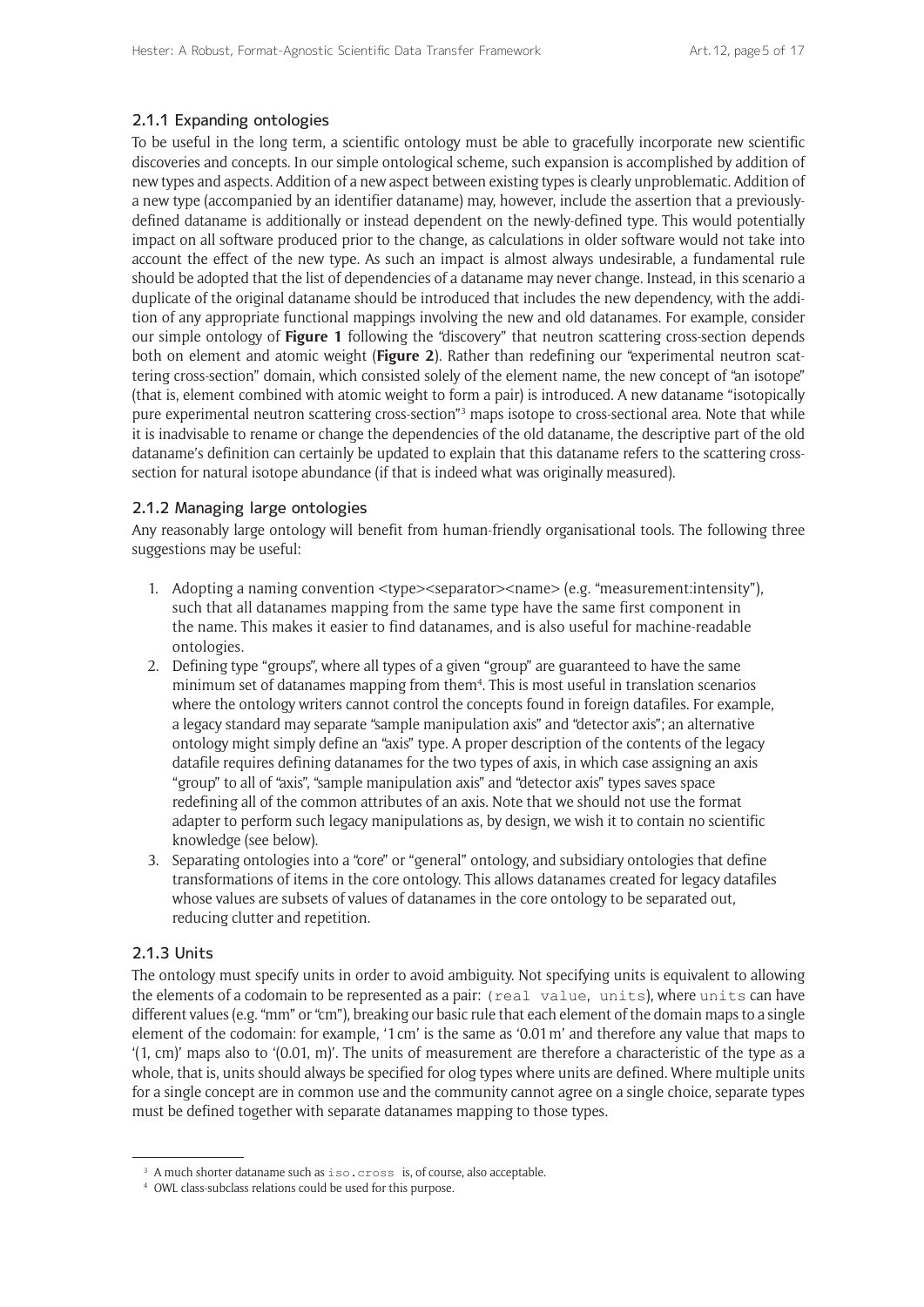



## 2.1.4 Uncertainties

Standard uncertainties (su) are sometimes included as part of the data value (for example, in the CIF standard), resulting in a data value that is a pair of numbers. This may be convenient in situations where functions of the data value need to propagate errors. Alternatively, the su can easily be assigned a separate dataname as the mapping from measurement to su is unambiguous. In such a case, when the (measurement, su) pair is required, an additional dataname corresponding to this is defined.

## **2.2 The dataname list**

A data bundle contains the values for some set of datanames. The list of datanames in the bundle, together with the ontology, completely specifies the semantic content of the transferred data. A data bundle may be further characteristed in practice by indicating which datanames (if any) must be unvarying within the bundle. A single value for a constant-valued dataname can be supplied in the file, and then datanames that are dependent on such constant-valued datanames do not need to explicitly link their values with the corresponding constant-valued dataname value, leading to simplification in datafile structure. In the following, for simplicity "data file" and "data bundle" are used interchangeably, although in general a data file may include multiple data bundles; in the CIF and NeXus contexts the bundles inside the data files are called 'data blocks' and 'entries' respectively.

The specification of such dataname lists for a bundle may evolve over time in three ways: (i) addition of single-valued datanames; (ii) addition of one or more multiple-valued datanames; (iii) change of a singlevalued dataname to a multi-valued dataname. The considerable difficulty involved in distributing updated software in a timely manner requires that there is no impact of such evolution on already-existing software, that is, if the dataname list contained within a file produced according to the standard is updated, that file must remain compatible with software that reads older files. The first two cases meet this requirement given the stipulation on ontology expansion (Section 2.1.1). If, however, a single-valued dataname becomes multivalued as in case (iii), software that expects a single value will almost certainly fail. This failure is usually due to the fact that, in addition to a dataname becoming multi-valued, a series of other values for dependent datanames must now be connected to the appropriate value of the newly multi-valued dataname using some format-specific mechanism. Note that a simple algorithmic transformation exists to transform the new-style files to old-style files: for every value of the newly multi-valued dataname, a data bundle with this single value for the dataname is produced. This means that file reading software could, in theory, automatically handle even this type of evolution in the dataname list. Software written in this way appears to be rare in practice however, presumably because moving to a multi-valued dataname will often imply a different type of analysis and therefore significantly different or upgraded software, which is then written to handle older-style files internally as a special case.

To successfully transfer datafiles automatically, authors of both file creation and file reading software must agree on the contents of the dataname list to the extent that the file reading software requires a subset of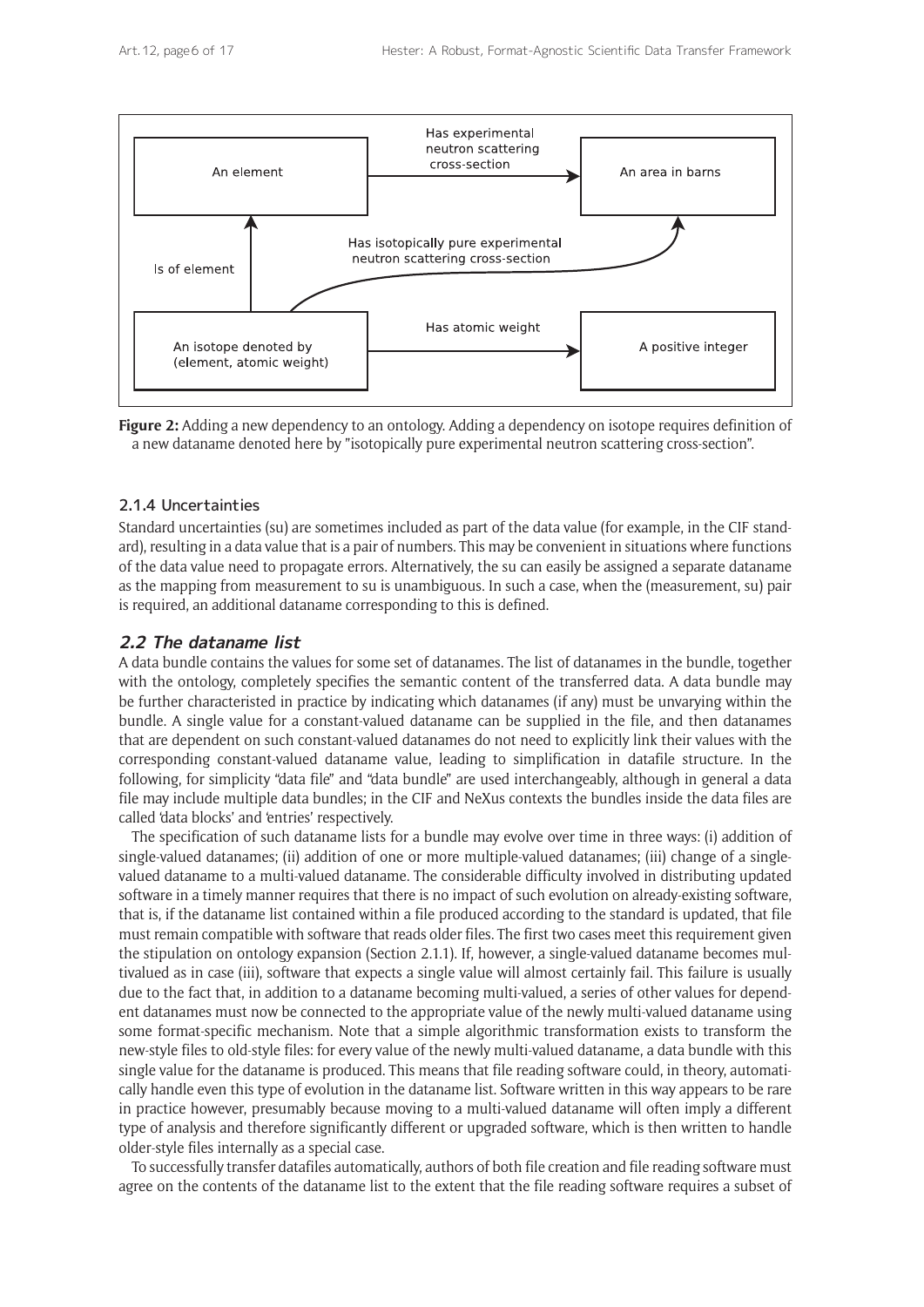the list placed in the file by the file creation software. One simple but initially time-consuming strategy to achieve such coordination is for the file authoring software to place into output files as many dataitems from the ontology as are available; if this is insufficient for a given application, the problem lies with the experiment or ontology rather than with the authoring software. Another form of coordination arises based on the use case: a sufficiently well-understood use case will imply a set of concepts from the ontology on which both reader and writer will independently agree. For example, the use case "display a single-crystal atomic structure" immediately implies a list of crystal structure datanames, which can be encoded into an output file by structural databases and then read and used successfully by structural display programs, without any direct coordination between the parties. Similar scenarios determine the contents of dataname lists found in ad-hoc standards based around input and output files for particular software packages.

Long-term archiving is an important special case, as the specific use to which the data retrieved from the archive will be put is not known. Archives therefore aim to include as much information as possible; database deposition software acts to enforce the corresponding dataname list (even if this requirement is not phrased in terms of datanames), and the feedback loop via database depositors to the authors of their software eventually creates a stable dataname list. The IUCr "CheckCIF" program (Strickland, Hoyland, & McMahon (2005)) works in a similar way to enforce a dataname list for publication of crystallographic results.

## **2.3 Choosing a file format**

Given that our data is simply an instance of our olog, a file format at minimum must allow (i) association of datanames with sets of codomain values, and (ii) matching codomain values to the domain values for each dataname. Any other capabilities provided by the format are not ontologically relevant, but may have important practical implications, for example efficient transfer or storage, or suitability for long-term archiving. Allowing for expansion and variety in dataname lists from the outset is important: as discussed above, this means allowing for the possible addition of new single- and multiple-valued datanames, where the multiplevalued datanames may be independent of the already-included datanames (in database terms, a new table might be required)<sup>5</sup>. If such a format is not chosen initially, the alternative is to move to a new format when faced with a use case requiring e.g. more columns than the format allows. Although integration of a new format into a data transfer specification is dramatically simplified by the present approach, the impact of adopting a new format on the distributed software ecosystem that would have developed around the previous format would still be considerable, meaning that the choice of a flexible format capable of containing multiple independently varying datanames (i.e. multiple tables in database terms) is strongly advisable when designing any new standard.

Certain types of value found in the ontology may not be easily or efficiently represented by a given file format: the format may not provide a structure that can efficiently represent a matrix, for example. Just as for dataname location issues, the ontology is impervious to such data representation issues; rather, it is up to the authors of the transfer specification to choose a format which is the best fit to the dataname list which their use case requires<sup>6</sup>.

## **2.4 Elements of a format adapter**

The format adapter describes how the values for the datanames in the dataname list are encapsulated in a data format. The format adapter provides the following information:

**format** the file format used

**location in format** how values corresponding to each name in the dataname list are located in the chosen format

**value representation** how each type of value is represented in this format (if at all), including how missing values are reported.

Among others, HDF5, the CIF format, relational databases and XML fulfill this requirement.

<sup>6</sup> Interestingly, heterogeneous lists of values are unlikely to be needed in data files, as any processing of such a list will by definition require separate treatment for each element, and consequently a distinct and definable meaning is available for the individual components which can thus be included in their own right within the ontology. While the ontology itself will still contain such heterogeneous tuples (e.g. for a dataname that is a function of multiple other datanames with differing types), the datafile itself does not need to contain this tuple so long as the tuple can be constructed from its individual components on input, if necessary, by the programmer.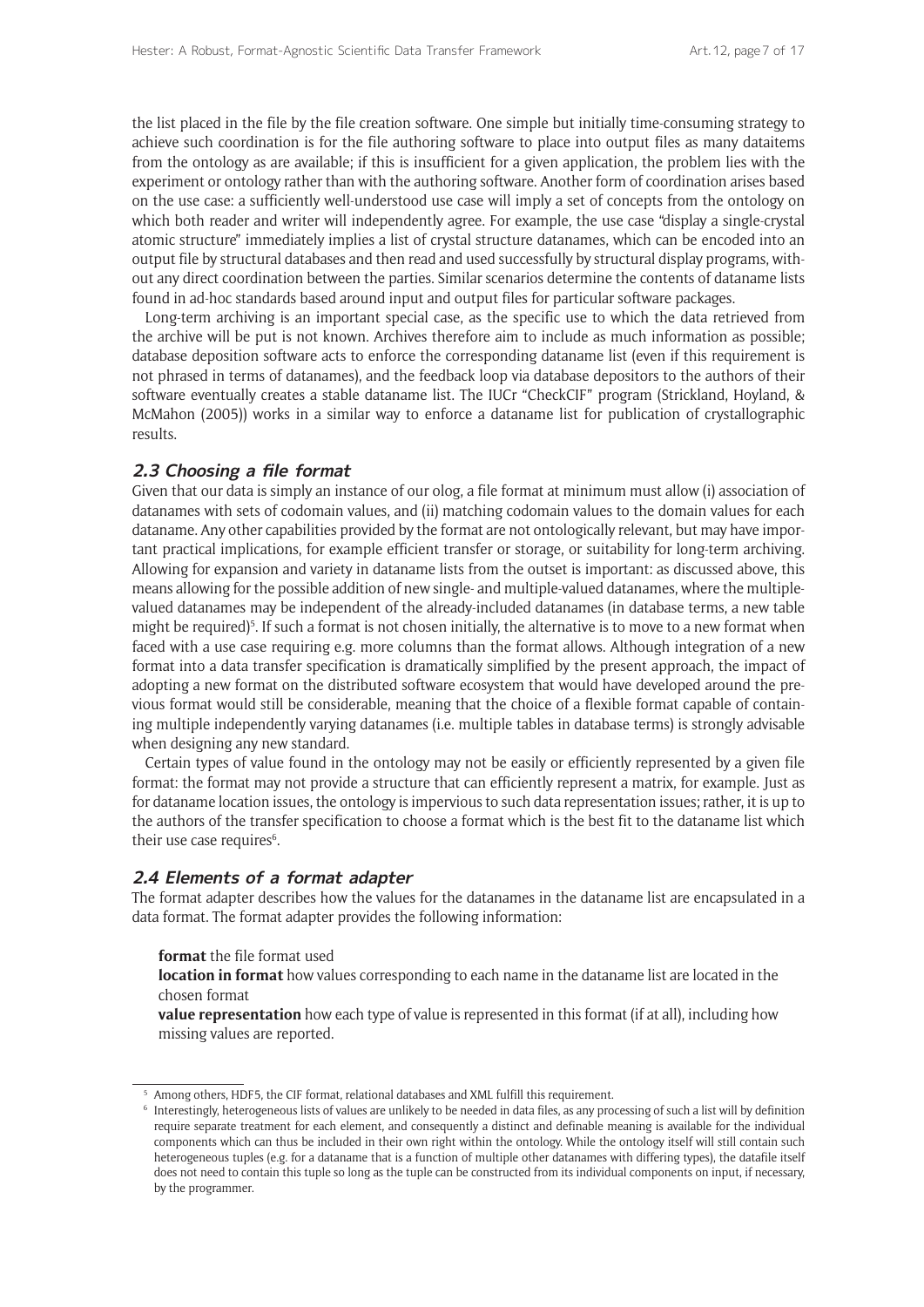It is often the case that a standard third-party format (e.g. XML or HDF5) offers choices for the way in which multiple datavalues can be encapsulated or a particular value is expressed. In such cases, the format adapter builds on the data format specification to delimit which of the available options have been chosen. For example, the NeXus standard uses custom HDF5 (The HDF Group 1997–2016) attributes to locate datanames, rather than logical HDF5 paths (see below). For simple formats no explicit format adapter specification may be necessary.

By design the format adapter embodies no knowledge of the scientific ontology. This stipulation ensures that scientific domain knowledge is not linked to any particular format, and is accessible to ontology authors and readers. In programming terms, code implementing a format adapter should never rely on knowledge of a dataname when performing calculations on values. Format adapters may therefore compress and expand values, but not calculate values for missing datanames from datanames that are present. Where a format adapter author requires new datanames, a supplementary ontology should be created.

# **3 Application I: developing an ontological commons**

### **3.1 Using pre-existing specifications to create the commons**

An advantage of the current approach is that ontological information can be harvested from multiple preexisting standards and placed into an "ontological commons", which can then act as a community resource for updating old standards and creating new standards. When new standards draw on such a commons, older data files can be automatically translated to the new format as datanames in the new ontology will be a superset of those found in the older standards.

A procedure for extraction of datanames from old standards and conversion to standard form for inclusion in such a commons requires unpacking the approaches used by particular standards designers to meet practical goals such as efficiency or simplicity. While the term "dataname" is not necessarily used in specification material, the scientific content of all data formats can be simply described as a collection of values for datanames. In this context, a "dataname" is a function that maps a set of locations in the file structure to one or more values corresponding to an olog type: examples of such locations include nodes in a hierarchical tree at the same level or of the same class, a column number, a field number in each line, or a byte offset. In addition to the easily-identified single-valued datanames, any logical structure that allows multiple values to be associated with an object is a potential dataname.The following guide to creating an ontological commons includes examples of common location types of which the author is aware.

- 1. For each standard, identify the *types*. The list for *value type* in section 2.1 is likely to cover most types found in typical data formats.
- 2. As discussed above, sets of logical locations that map to one or more values of a single type are assigned datanames. The nature of these locations is entirely determined by the particular file format. As specifications, in order to be useful, must link operations on the file with scientifically relevant information, the linkage between scientific concept and logical location is usually simple to determine. As well as these obvious location specifications, the possible structural relationships for each format used by the standard are examined, and additional datanames are created when those structural relationships are used to encapsulate information. If structural relationships are only used to create the correspondence between values of multiple-valued datanames no dataname is created. Typical examples of "structural" datanames include the order of appearance of a value being significant (so an additional dataname taking sequential values might be required) or a parent in a hierarchy being significant (so the identifier of the parent is recorded in a new dataname). On the other hand, if a structural relationship is common to all datafiles for a given standard (e.g. 'detector' is always a child of 'instrument'), it is unlikely to be significant as it conveys no dataset-specific information. Locations that refer solely to aspects of the format (e.g. compression type, format version) are ignored.
- 3. The union of the sets of datanames from all the component standards results in the overall ontology. When performing the union, datanames with the same apparent meaning but different dependencies must be distinguished, and datanames may only depend on datanames that are either also defined within that ontology, or else may be assumed to take a constant, default value: a standard that includes datanames "A" and "B" could state that "A" is a dependency of "B" whereas a similar assumption can only be made for a standard that does not include the concept "A" if it is possible to deduce that concept "A" has a constant value for all data bundles. For example, a data standard may apply to a single detector, in which case "detector number",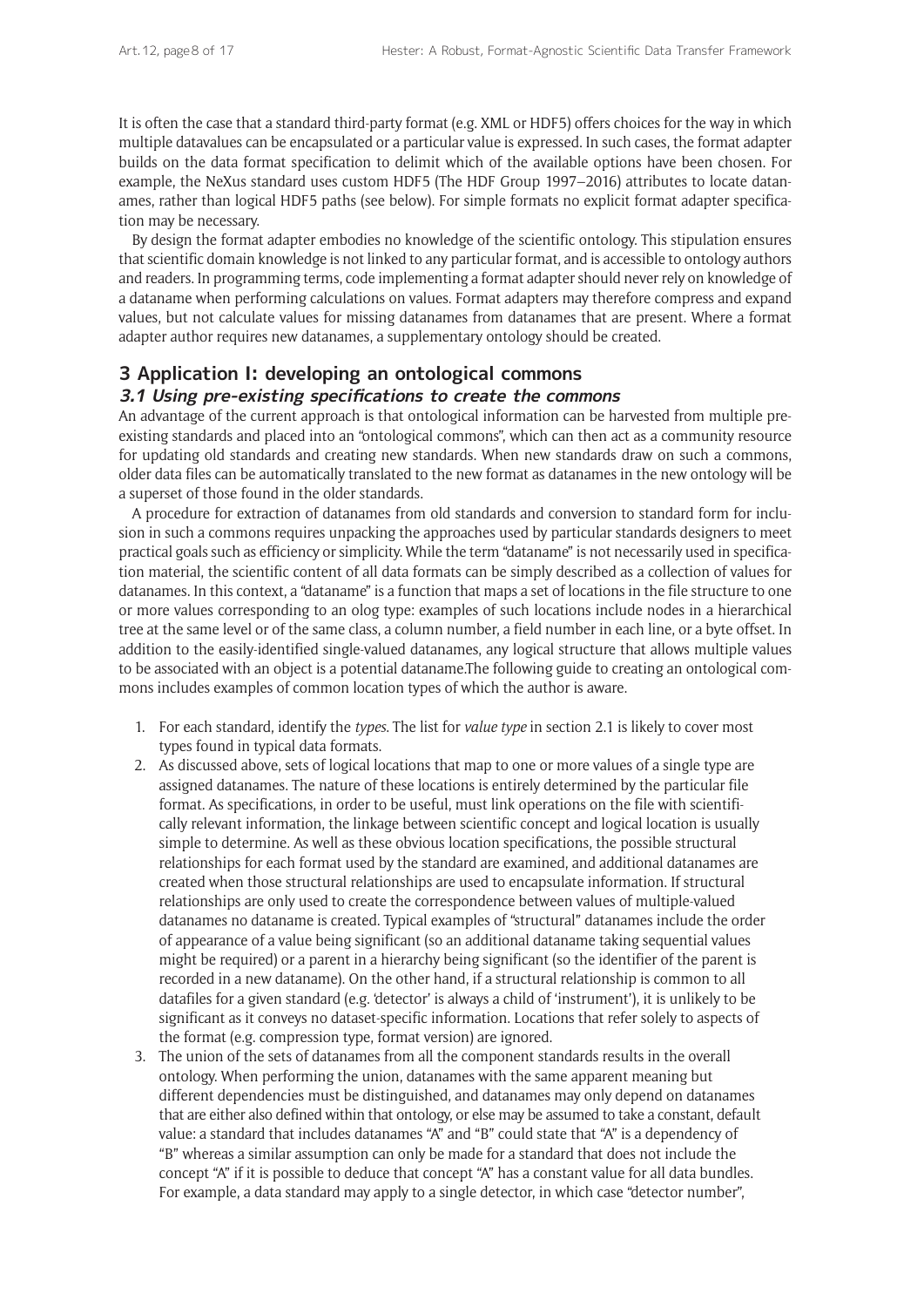although absent from all data bundles, can still be assumed to be present as a hidden potential dependency. Note in addition that, following the discussion in section 2.2, some constantvalued concept "A" may be linked to concept "B" in the data file purely by virtue of being in the same data bundle ("data block","data entry","file"); in such a case scientific knowledge may be required to identify the dependency. The simple question to ask is: "if 'A' had a different value, would (some values of) 'B' be different?".

#### **3.2 Incorporating new datanames and domains into an ontological commons**

New relationships arising from the above procedure may be as simple as an extra mapping between pre-existing types, for example, a soil temperature measured at a location where only air temperature had previously been measured (i.e. a new olog arrow from type 'a location' to type 'a temperature' labelled 'has measured soil temperature'). A more complex situation arises when the new concepts involve an expansion or a restriction of pre-existing types, and it is in this case that our strictly functional relationships can be leveraged to our advantage. Consider the following example: Image ontology A contains the general type of 'a frame' measured from 'a detector' which consists of one or more 'elements'. Ontology B contains only the type 'a frame measured from a single-element detector'. In our olog view, we can construct the more restrictive types of Ontology B from the Ontology A types using 'pullback' (also known as the 'fibre product'). A set of objects created by a pullback is (isomorphic to) a set of pairs, with the elements of each pair coming from the two sets that have been 'pulled back'. The pairs appearing in the pullback set are restricted to those for which both elements map to the same element of a third set, so we are essentially filtering the set of all possible pairs. In mathematical terms, if  $f: A \to C$  and  $q: B \to C$  the pullback  $A \times_C B$  is  $\{(a, b) | a \in A, b \in C\}$ *b* ∈ *B*,  $f(a) = g(b)$ }.

In our image ontology example, we can create the type 'a monolithic detector' as the pullback of the type 'detector' and single element type containing the integer '1', and the mappings 'has number of elements' and 'is'. We can now continue to pullback (**Figure 3**) until we have arrived at the type 'a frame from a single element detector'. Usefully, mappings to the pulled-back types travel from the pulled-back type, which means that we have simultaneously specified the reverse operation: we can both compute the contents of the more restrictive datafile format, using the specification of pullback, and compute the contents of the more general datafile by simply following the mappings from the pulled-back types as usual. Of course, in a round-trip between the datafiles, any multi-element detector information is lost, as the more restrictive datafile bundle cannot contain this information.

An analogous operation to pullback ('pushforward') exists to fill in the bottom right-hand corner of our diagram given only the other three vertices; this is not described here but is well covered by Spivak & Kent (2012) and Spivak (2014).

It is inevitable that an ontological commons created from multiple datafile specifications addressing related use cases will accumulate many overlapping definitions. It would be tedious and counter-productive if every subset of a type required complete definition of both that type and the possible datanames (e.g. 'axis', 'detector axis', 'goniometer axis', 'general axis' all might act as domains for the common mappings 'axis vector', 'axis offset', 'axis position', 'axis type'). Many of these multiple types are concisely specified using pullbacks, and as pullbacks explicitly define simple projections to the type of each member of the pair, the onward mappings defined for those types can be extended back to the pullback type as well; the



**Figure 3:** Using pullbacks to relate restrictive definitions to broader definitions. The types on the top left of each square are pullbacks from the types beneath and to the right. Values for datanames corresponding to identifiers and functions in the top row can be automatically derived from data described using the bottom row, and *vice versa*.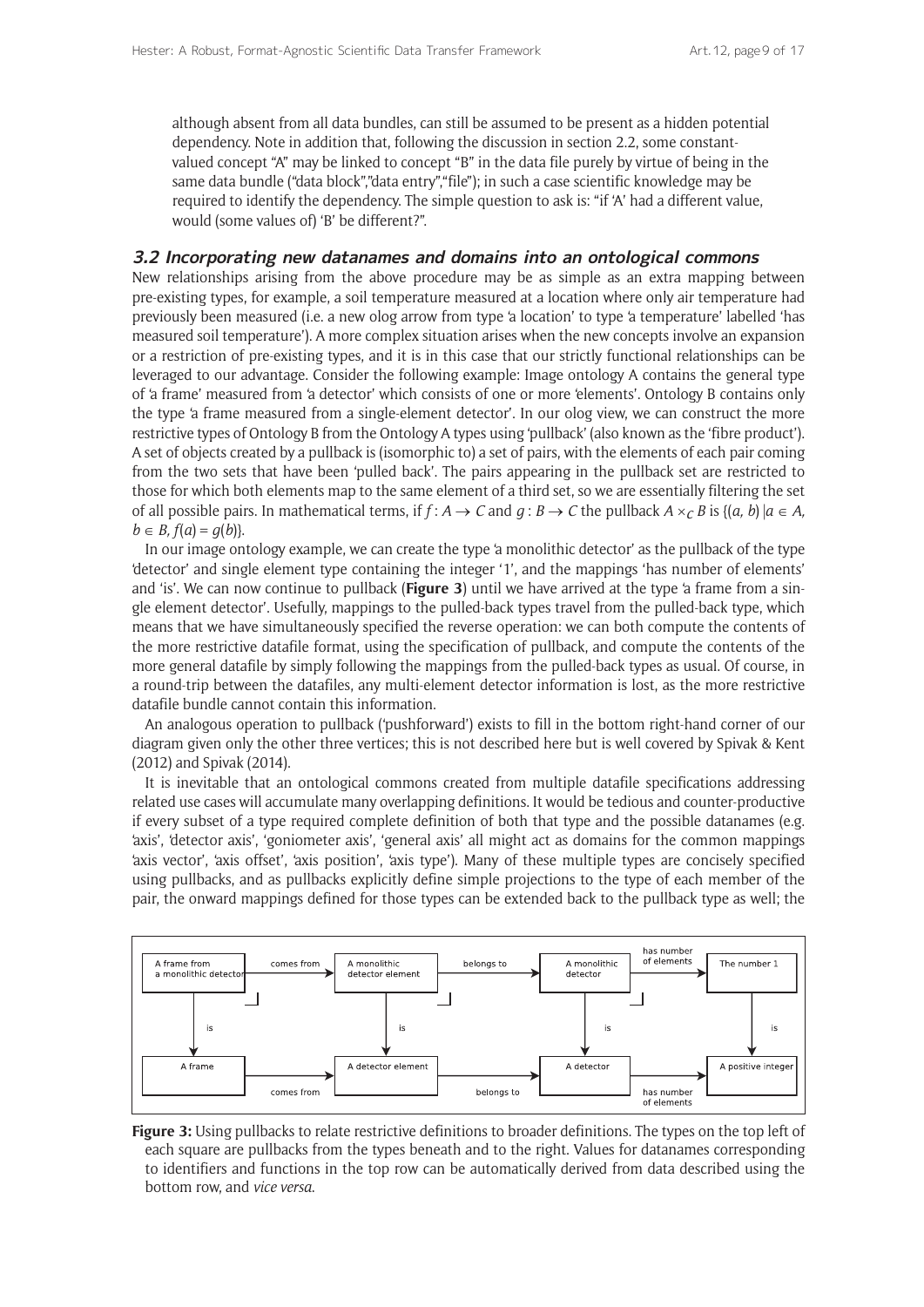convention can therefore be adopted in the ontology description that identical mapping names have identical meanings – provided that no name collisions occur for the two pulled-back categories. Appropriately equipped ontology description languages (such as OWL) can concisely model such pullbacks using the "class"-"subclass" relationship.

# **4 Application II: Machine translation between data formats**

The early knowledge representation literature noted that an ontology can be used to mediate between differing data representations (Gruber 1993). In terms of our definitions and ontological commons described above, data format translation involves transformation of values associated with datanames in dataname lists. Of course, a transfer of all data is only possible where the target dataname list contains the same, or more general, concepts as the source list.

The approach to scientific ontology described here deals with abstract types for values (e.g. 'a real number'). Within a computer we do not have access to this abstract ontological space and so we must specify a value representation (e.g. "IEEE 754 floats represent real numbers","all identifiers are character sequences") when using the ontology as the common ground for datafile translation.

Given a canonical ontology created from source and target standards according to the procedure in Section 3, the process of datafile transformation is clear<sup>7</sup>:

- 1. Identify a dataname list for each file type based on the datanames that appear, and whether or not multiple values are present.
- 2. The intersection of the datanames appearing in (1) is a list of datanames whose values can be trivially obtained from the input file using an input-format-specific module. Note that to convert from multiple values for a given dataname to single values for that dataname, output a single data bundle for each of the multiple values. The reverse direction is trivially possible as a single value is a special case of multiple values.
- 3. For each remaining item in the output list, use the aspects linking the types in the ontology to calculate the dataname values using as starting values the input file values obtained using the input-format-specific module.
- 4. Use an output-format-specific software module to store the values calculated in 2 and 3.

If the values calculated at steps 2 and 3 are instead directly input into application software, that software becomes capable of reading any file format for which an input-format-specific module is provided.

## **4.1 The format-specific module**

The format-specific module handling both the dataitem location and dataitem value conversions to common units and representation is a key component in the above translation procedure, essentially encapsulating the format adapter in machine-readable form. A suggested minimal interface (API) for a format-specific module follows, where we assume that one or more data bundles can be contained in a single file, and that no file is simultaneously open for reading and writing. Note that an object-oriented approach would hide the filehandle and datahandle parameters within an object, with these functions becoming methods of that object.

**get\_by\_name(datahandle,name,type,units):** Return an array of values in optional units in the agreed representation for the ontological type associated with dataname name in data bundle datahandle. Values returned for different names mapping from the same domain must occur at the same indices in the return array.

**set by name(datahandle,name,values,type,units):** Set dataname name in datahandle to values of type type. The same considerations as above apply to handling types and value correspondence.

**create\_data\_unit(filehandle,optional\_name):** Create and return a datahandle to a new data bundle for file filehandle.

<sup>7</sup> This approach to translation assumes that the dataname lists are drawn from a common ontology, which is predicated on human intervention to combine the differing ontologies. Spivak (2012) treats in detail a situation in which ontologies remain separate, but a morphism between the ontologies is stipulated (a 'functor'). While such a morphism can generally be computer-derived in the context of database transformations, in the present discussion human intervention is required and therefore creation of a single common ontology is the simpler route.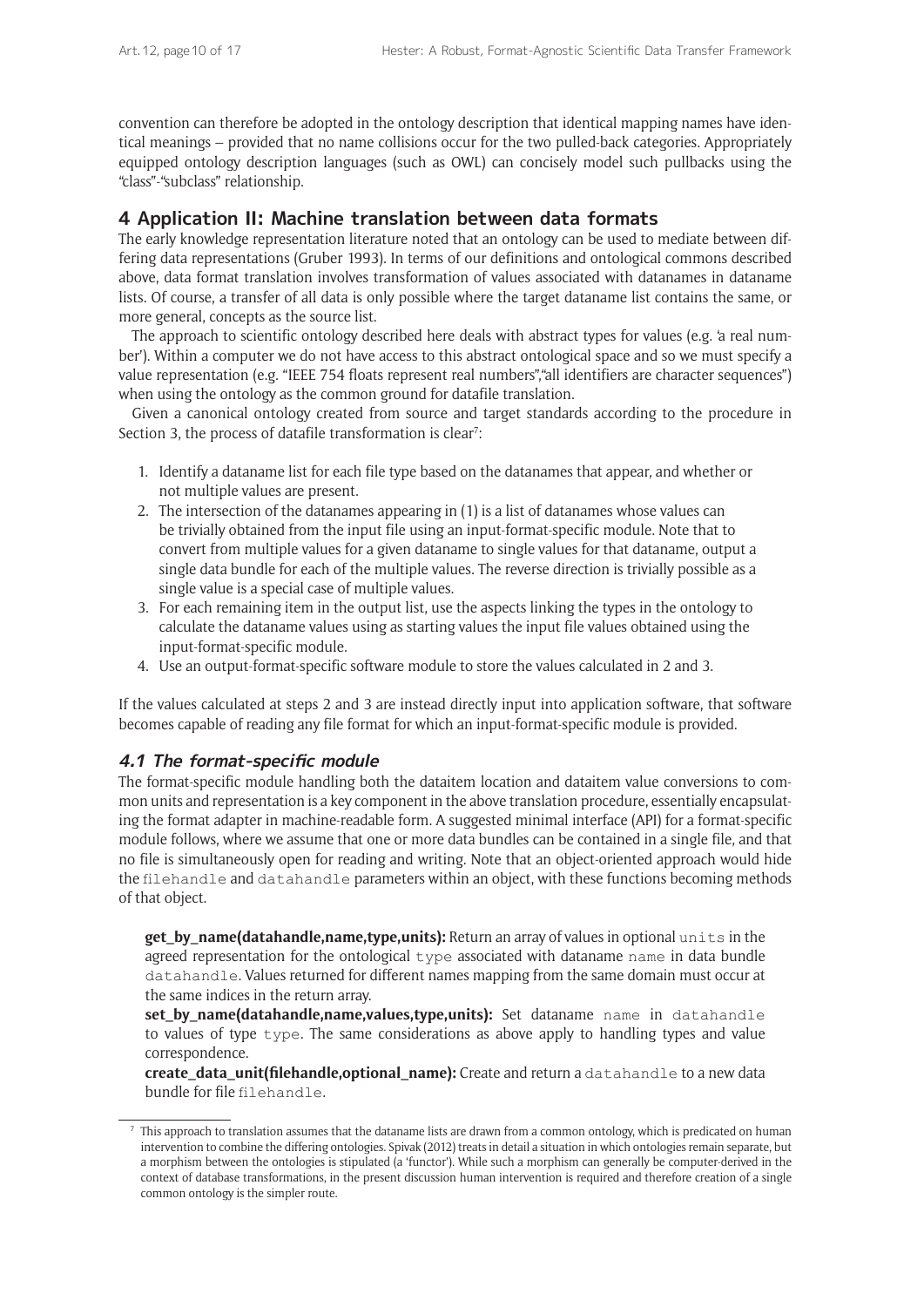**close\_data\_unit(datahandle):** Finalise a data bundle. The data handle becomes invalid. **open\_file(filename,mode):** Open a data file for reading or writing, returning a filehandle. **output file(filehandle):** Write out a file containing one or more data bundles.

The above functions include type and units parameters: type is included because the format adapter cannot, in general, deduce the appropriate ontological type given the format-specific value – this can be seen clearly for text-based formats such as CIF, where identical character sequences in a file could refer to a real number or to a simple text string (e.g. "1.1" might refer to Chapter 1, Section 1 or the real value 1.1). Likewise, providing units allows the implementation to transform the units used within the file to those prescribed by the ontology.

### **4.2 Machine-readable transformation instructions**

Our simple ontology description leads to the simple, uniform nature of the values provided by the formatspecific software modules, allowing any data transformations to be expressed using a uniform, file-formatagnostic language. Just as we are forced to choose a concrete representation for abstract ontological values, any mathematical algorithms found in the ontology must be transformed into an expression in a particular programming language using format- and programming language- specific interfaces before they can be used for data value transformation.

#### **4.3 An extended example: converting between NeXus and CIF raw image files**

As a demonstration of many of the ideas presented here, code for transforming between files constructed according to the imgCIF (Bernstein 2006) and NeXus/NXmx (NIAC 2015) standards has been developed (code supplied in supplementary material). Both of these standards relate to handling diffraction images produced by scanning single crystal samples in X-ray beams. CIF and NeXus use differing styles of format (custom text format and binary HDF5, respectively), and each standard targets radically different data bundles: a single imgCIF data bundle may contain multiple frames each with differing layouts; each frame may correspond to a collection of images from multiple detectors consisting of multiple modules. These frames can be obtained from multiple scans of multiple axes. By contrast, the scope of the NXmx definition is restricted to a single scan of a single axis, with each frame presented as a single image with unvarying structure8 . Translating files in the presence of these dramatically varying scopes and formats is a useful test of the concepts presented here.

We follow the procedure outlined above to first determine a notional overall ontology for images that encompasses both NeXus and CIF.

1. (identifying types)

**NeXus:** NeXus includes the usual numerical types and arrays thereof, as well as character strings. In some cases character strings are drawn from a restricted set of possibilities. Each of these sets is a separate type.

**CIF:** The CIF2 standard includes integers, floating point numbers (with and without uncertainties), character strings and sets of character strings, homogeneous lists and arrays.

- 2. (identifying datanames) **NeXus:** Broadly speaking, the NeXus specification (Könnecke et al. 2015) consists of "class" descriptions and "application definitions" built from those class descriptions. These classes have array-valued properties and attributes, and can be nested inside one another to form a hierarchy. A data bundle corresponds to a top-level root of the hierarchy, called an "entry" class. Multi-valued properties or attributes are constructed:
	- (a) using HDF5 arrays. These are denoted in the specifications using appended square brackets with a symbol inside, and datanames mapping from the same domain are indicated by use of the same symbol within the square brackets;
	- (b) by repeated use of a class;
	- (c) by encoding multiple values within a text string: for example, a single NeXus attribute lists multiple axis names in order of precedence.

<sup>&</sup>lt;sup>8</sup> Conformant NXmx files can be produced with a somewhat broader scope than that described here. A restricted scope has been chosen for the purposes of demonstration. Interested readers are directed to the NeXus website (<www.nexusformat.org>) for more information.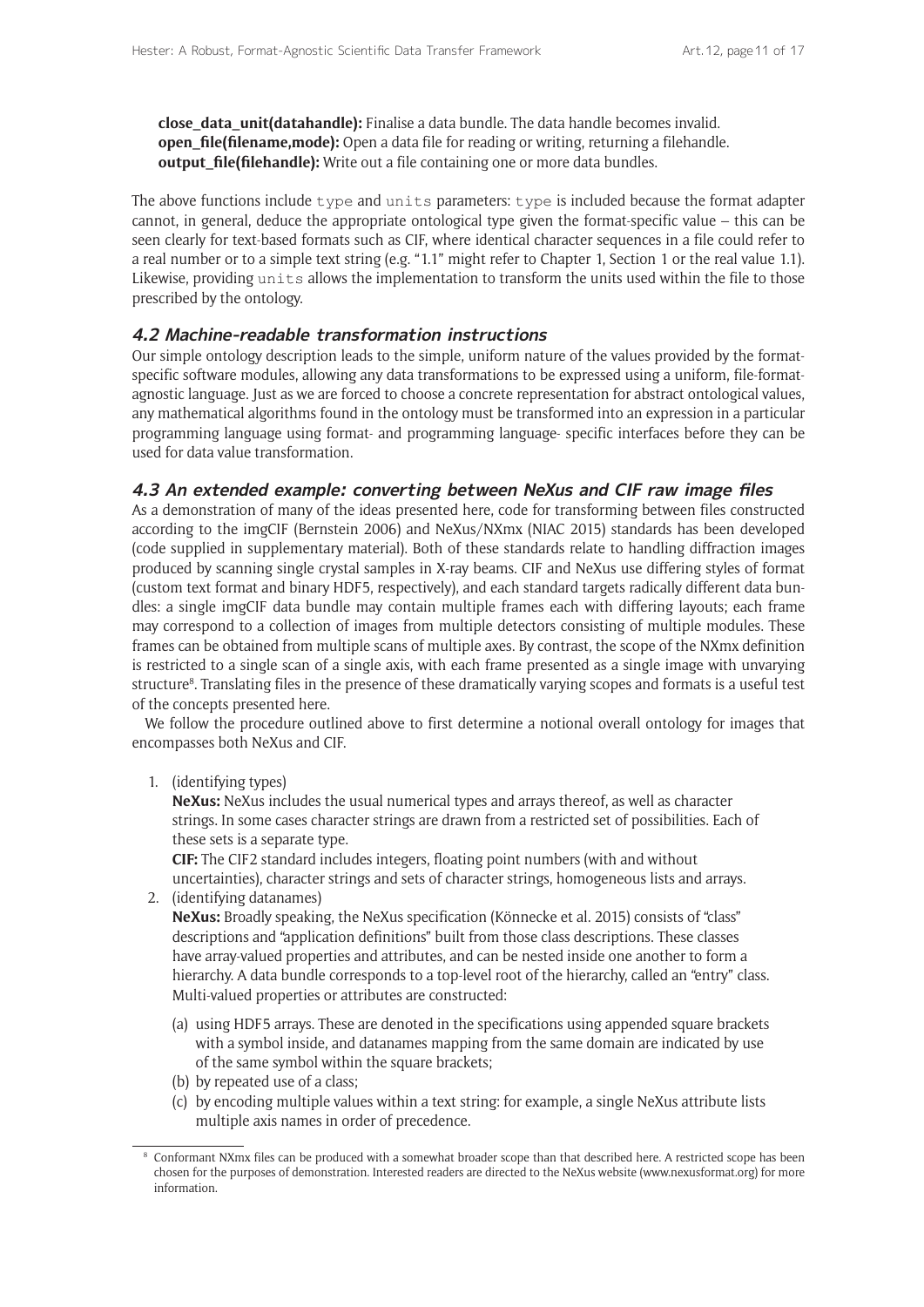(d) (structural datanames) classes nested within another class have no significance beyond associating values (see **Figure 4** and discussion). Some items use array index as an implicit identifier for which a dataname should be created.

**CIF:** The CIF format directly associates either a single value or a column of values with a dataname appearing only once in the data bundle (called a "data block" in CIF). No other choices are available. Row position in a column is used only to indicate value correspondence.

3. A list of datanames used in the example is presented in **Table 2**. Intermediate datanames used during translation (including many of the aspects in **Figure 3**) are not shown. Translation of datanames useful to the human reader is also possible where simple equivalences exist (e.g. 'sample identifier'), but have been omitted for brevity. Note that the datanames have been created purely for the purposes of this demonstration and have no other significance.

The transformation code consists of three files written in Python: (i) a translation manager that is passed the required input/output formats and dataname list, calls the format adapters and ontology-based transformation routines, and splits the data bundles as necessary; and (ii) NeXus and CIF 'format adapters' conforming to the API described above, which internally make use of third-party format-specific tools. Ontology-driven translation is accomplished via a machine-readable ontology written in a version of DDLm(Spadaccini & Hall 2012) enhanced to allow specification of pullback relationships. DDLm has been developed within the CIF community as a largely format-agnostic ontology language incorporating machine-readable dataname functional relationship specifications using dREL (Spadaccini et al. 2012). The use of a different set of datanames for the API and the DDLm ontology is purely to demonstrate that datanames can be simple, readable text without the special symbols or formatting used in the pre-existing DDLm ontologies (known in the CIF framework as "dictionaries"). Indeed, the entire ontology could have instead been written in OWL, with embedded dREL methods, but the availability of DDLm dictionaries covering the subject area together with appropriate software made the current approach attractive. The translation manager internally translates between the canonical names and names used within the DDLm dictionaries.

To illustrate the roles played by the various components in the process of translation, the translation of a few representative datanames between CIF and NeXus is described in detail below. In each case, a list of datanames to be encapsulated in the output format is provided to the translation manager. Each dataname is either read directly from the input file, or calculated from relationships provided in the DDLm dictionary. The following descriptions elide some technicalities, which are covered in the documentation accompanying the supplementary material. In the following, a "category" is the DDLm term for the collection of datanames mapping from a single type and should not be confused with the "categories" of category theory or the closely similar "categories" of other ontological languages like OWL.

**incident wavelength (CIF to NeXus):** The corresponding DDLm name in the DDLm ontology is consulted to determine the type ('Real') and units. The CIF format adapter is able to provide the associated values in the correct units using CIF dataname \_diffrn\_radiation\_[wavelength](http://rn_rad.iation_wavelen.gth). wavelength. The ontology specifies that dataname "incident wavelength" is a function of "wavelength id", which must therefore also be included in the output dataname list and is also provided directly by the CIF format adapter using identifier diffrn radiation wavelength.wavelength id. These two lists are passed to the NeXus format adapter which stores the wavelength values at hierarchical location NXinstrument:NXmonochromator:wavelength with canonical units and encodes "wavelength id" as the index of the value in this array.

**incident wavelength (NeXus to CIF):** The wavelength is retrieved from the hierarchical location and the units converted to those requested, if necessary. The wavelength ids are generated as a sequence of integers corresponding to the position in the array of the corresponding wavelength. These two lists are passed through to the CIF format adapter. Note that a CIF-NeXus-CIF round trip is not guaranteed to preserve the textual values of wavelength id: this is acceptable, as the identifiers are opaque and arbitrary.

**simple scan data (CIF to NeXus):** This canonical name has been assigned to the list of two-dimensional image frames collected from a single-element detector with uncoupled detector pixel axes and a corresponding DDLm name \_local\_diffrn\_scan\_simple\_frames.array\_data. 9 The CIF format adapter cannot directly supply these image arrays, as the CIF file contains arrays that potentially correspond to individual elements from multi-element detectors and jointly-varying pixel axes.

In accordance with CIF convention, all unofficial datanames contain the string 'local'.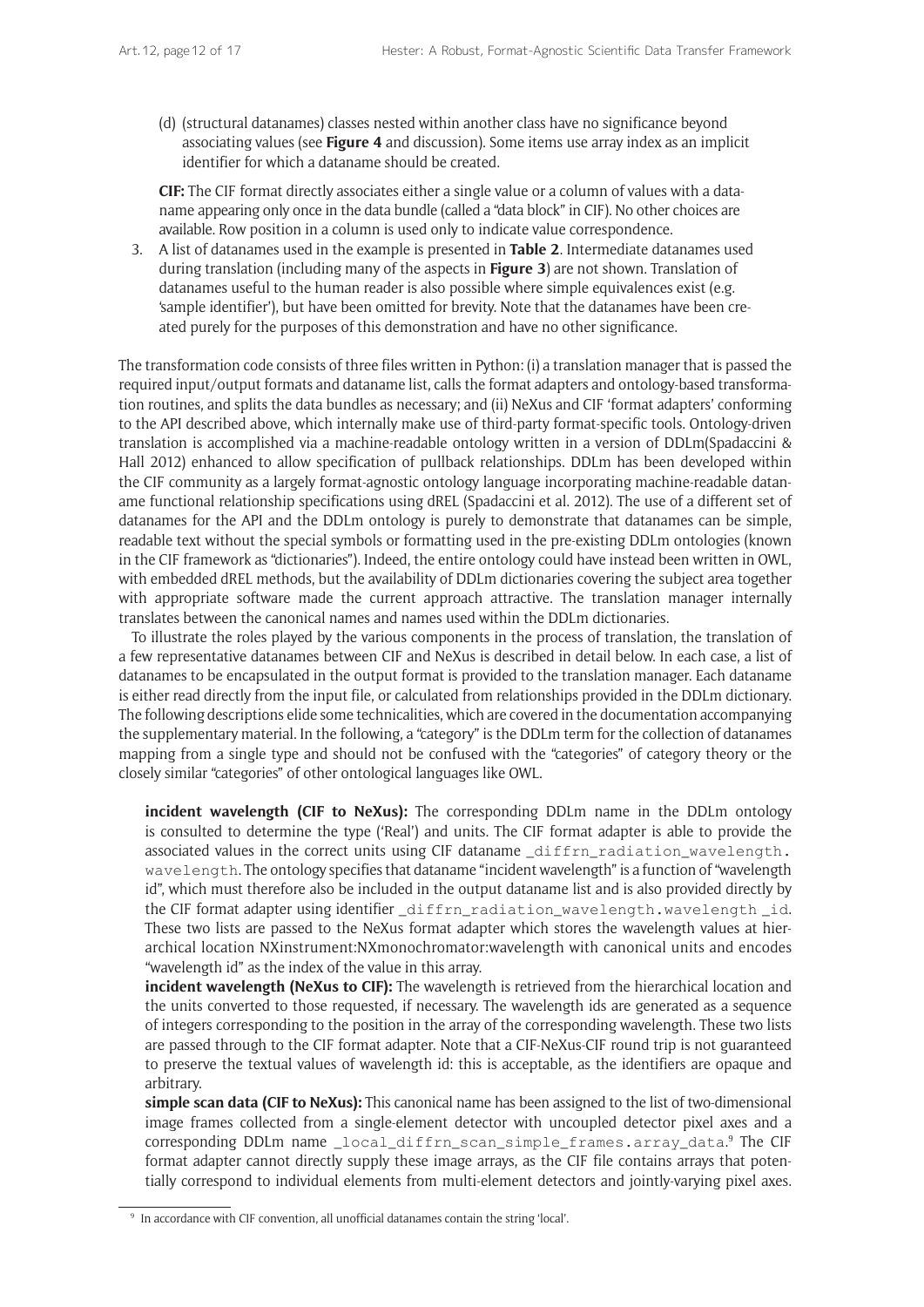| Canonical name                                                                                                      | imgCIF                                      | <b>NXmx</b>                                                                                  | Depends on                                                   | Comments                                                                                                                                                       |
|---------------------------------------------------------------------------------------------------------------------|---------------------------------------------|----------------------------------------------------------------------------------------------|--------------------------------------------------------------|----------------------------------------------------------------------------------------------------------------------------------------------------------------|
| incident wavelength                                                                                                 | diffrn_radiation_wave-length.<br>wavelength | NXinstrument.NXmono-chromator.<br>wavelength                                                 | incident wavelength ID                                       |                                                                                                                                                                |
| wavelength ID                                                                                                       | diffrn_radiation_wave-length.id             | From order of appearance in NXbeam.<br>wavelength                                            |                                                              |                                                                                                                                                                |
| $\operatorname{scan}$ ID                                                                                            | diffrn.id                                   | NXentry                                                                                      |                                                              |                                                                                                                                                                |
| frame axis location axis ID                                                                                         | diffrn_scan_frame-_axis.axis_id             | NXtransformations                                                                            |                                                              |                                                                                                                                                                |
| frame axis location frame ID                                                                                        | diffrn_scan_frame-_axis.<br>frame_id        | from order of appearance in NXtransform-<br>ations.position                                  |                                                              |                                                                                                                                                                |
| frame axis location angular position                                                                                | diffrn_scan_frame-_axis.angle               | NXtransformations.position                                                                   | frame axis location frame ID,<br>frame axis location axis ID | NXmx actually uses an array attached to the group<br>access software, we have created a "position" field.<br>node. Due to limitations in the third-party NeXus |
| axis ID                                                                                                             | axis.id                                     |                                                                                              |                                                              |                                                                                                                                                                |
| axis type                                                                                                           | axis.type                                   |                                                                                              |                                                              |                                                                                                                                                                |
| axis vector                                                                                                         | axis.vector                                 |                                                                                              |                                                              |                                                                                                                                                                |
| axis offset                                                                                                         | axis.offset                                 |                                                                                              |                                                              |                                                                                                                                                                |
| (goniometer, simple detector) axis ID                                                                               |                                             | NX{sample,detector}.NX-transformations                                                       |                                                              | "Simple" denotes uncoupled axes                                                                                                                                |
| {goniometer, simple detector} axis vector<br>mcstas                                                                 |                                             | NX-transformations@vector<br>NX{sample,detector}                                             | axis ID                                                      |                                                                                                                                                                |
| {goniometer, simple detector} axis offset<br>mcstas                                                                 |                                             | NX-transformations@offset<br>NX{sample,detector}.                                            | axis ID                                                      |                                                                                                                                                                |
| 2D data identifier                                                                                                  | array_data.binary_id                        |                                                                                              |                                                              |                                                                                                                                                                |
| 2D data                                                                                                             |                                             |                                                                                              | 2D data identifier                                           | Not the same as simple scan data as imgCIF data may<br>have a variety of layouts or come from submodules                                                       |
| simple scan data                                                                                                    |                                             | NXinstrument.NXdetector.NXdata.data                                                          | simple scan frame frame ID                                   |                                                                                                                                                                |
| simple scan frame frame ID                                                                                          |                                             | from order of appearance in NXdata.data                                                      |                                                              |                                                                                                                                                                |
| data axis ID                                                                                                        |                                             | NX detector. NX data.axes                                                                    |                                                              | Must unpack to get values                                                                                                                                      |
| data axis precedence                                                                                                |                                             | From ordering in NXdetector.NXdata.axes                                                      | data axis ID                                                 |                                                                                                                                                                |
| dictionary-based translation are not included. The imgCIF<br>Table 2: Datanames used in the NXmx-imgCIF translation |                                             | and NeXus columns identify equivalent locations in the respective formats, where they exist. |                                                              | example. The canonical names are those datanames used by the API. Intermediate datanames used during                                                           |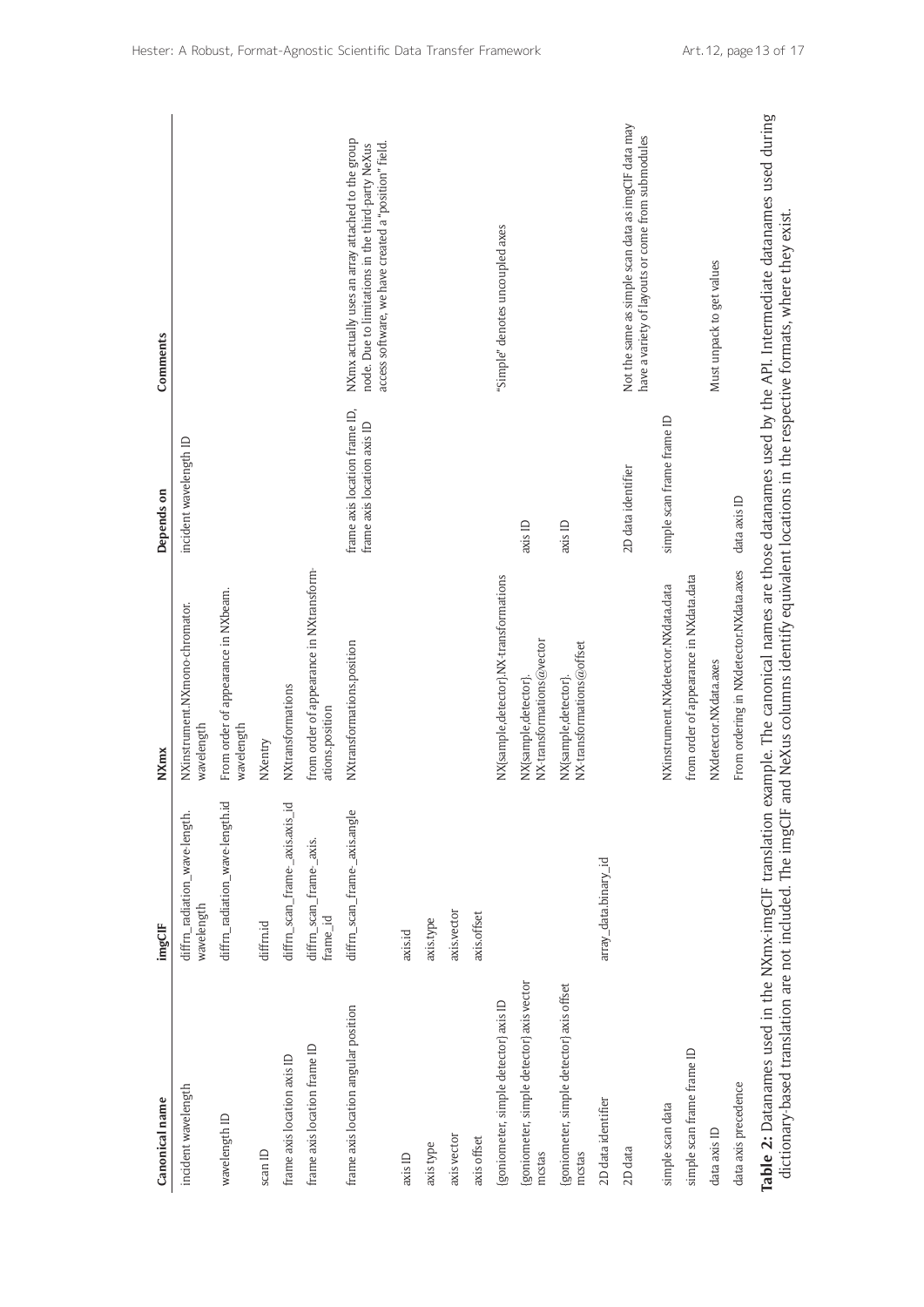The translation manager therefore passes the CIF format adapter object to the ontology processing module with a request to derive "simple scan data". The ontology contains the relationships of **Figure 3** in machine-readable form, allowing the frame list to be automatically populated with only those frames that correspond to monolithic detector data, which is then passed to the NeXus format adapter. The NeXus format adapter stores the list of frame data at class location NXentry:NXinstrument:NXdetector:NXdata. "simple scan data" is a function of "simple scan data frame id", which is also derived by the ontology and, just as for wavelength, becomes encoded in the list position of the frames stored in the file. **2D data (NeXus to CIF):** The NeXus image frames stored above are clearly a special case of the more general CIF frames. The ontology specifications are followed in the reverse direction to populate the canonical names recognised by the CIF format adapter. Just as for wavelength, the NeXus format adapter generates the frame identifiers from the frame positions, and these identifiers may not correspond to the original identifiers.

**detector axis vector mcstas (CIF to NeXus):** This name refers to the direction of an axis associated with the detector, expressed in NeXus coordinates. The CIF format adapter cannot supply this, as CIF does not distinguish a separate detector axis type and uses a different coordinate system. The ontology defines the detector axis category as those items within the axis category with \_axis.equipment equal to 'detector' (i.e. a pullback), and the axis category (under 'axis.local\_vector\_convention2') specifies how a NeXus axis vector can be obtained from a vector in the CIF coordinate system. These ontology methods are applied to obtain the requested vector values for all detector axes. These values are a function of "detector axis id". In this case, the axis ID is stored (as prescribed by NXmx) as a NeXus NXtransformations class group name, and the vector is stored as an attribute of this group. Note that the identifier text is explicit (and preserved) in this case as axis identifiers are used elsewhere in NeXus to describe each dimension of the data array.

**axis vector (NeXus to CIF):** The ontology specifications are followed in reverse order to populate these values. In this case, the original axis identifiers are recovered.

The conceptual coverage of the ontology provided here is manifestly incomplete, as it is intended for demonstration purposes and as a check that each type of location and datavalue presentation in HDF5 is properly interpreted and constructed. While the code is freely licensed and thus may be used as a base for development, it should not be considered suitable for production purposes or bug-free. Note also that the datanames in the DDLm dictionary supplied are strictly for demonstration purposes and should not be used in any CIF data files unless they appear in official dictionaries. Further details of the transformation system are provided in the supplementary information.

## **5 Discussion**

The "traditional" alternative to the ontology-based translation approach implemented above is to write dedicated software to perform direct translation between the two data standards. For example, Bernstein et al. (2014) address the same imgCIF/NXmx translation problem by creating a "concordance", with equivalences and translations expressed in terms of the particular data structures of the respective file formats. This information is then consulted by programmers to write software specific to this particular pair of standards. Such an approach does not scale when the number of target formats increases, requiring  $N^2$  distinct translations for N formats, and judgements about equivalence and transformation algorithms are often (unlike the work of Bernstein et al.) hidden in computer code. The advantage of the approach described here is that ontological terms and relationships (that is, non-format-related information) are captured and accumulated in a universal system, which can be reused with other formats. For example, due to the broad scope of the imgCIF ontology and the significant expansion of that ontology entailed by the need to specify the more limited datanames appearing in the NXmx definition, virtually no further ontology development would be necessary to encompass the data appearing in many of the other, simpler, image formats. Therefore, it would be sufficient to provide a format adapter for a given image format (or class of formats) to allow immediate translation into any of the other formats already covered by a format adapter. This is simply a reiteration of the old argument that, given N standards, creating 2N translations to and from a single master standard is more efficient than  $N^2$  translations between each standard; the difference here is that the master standard is now a scientific ontology which cannot itself encapsulate data, but is accessible to the broader community and can thus be verified and developed.

The present work also underlines the point that complexity present in some data standards does not originate in the nature of the scientific information: the ontology demands only that a set of single or multi-valued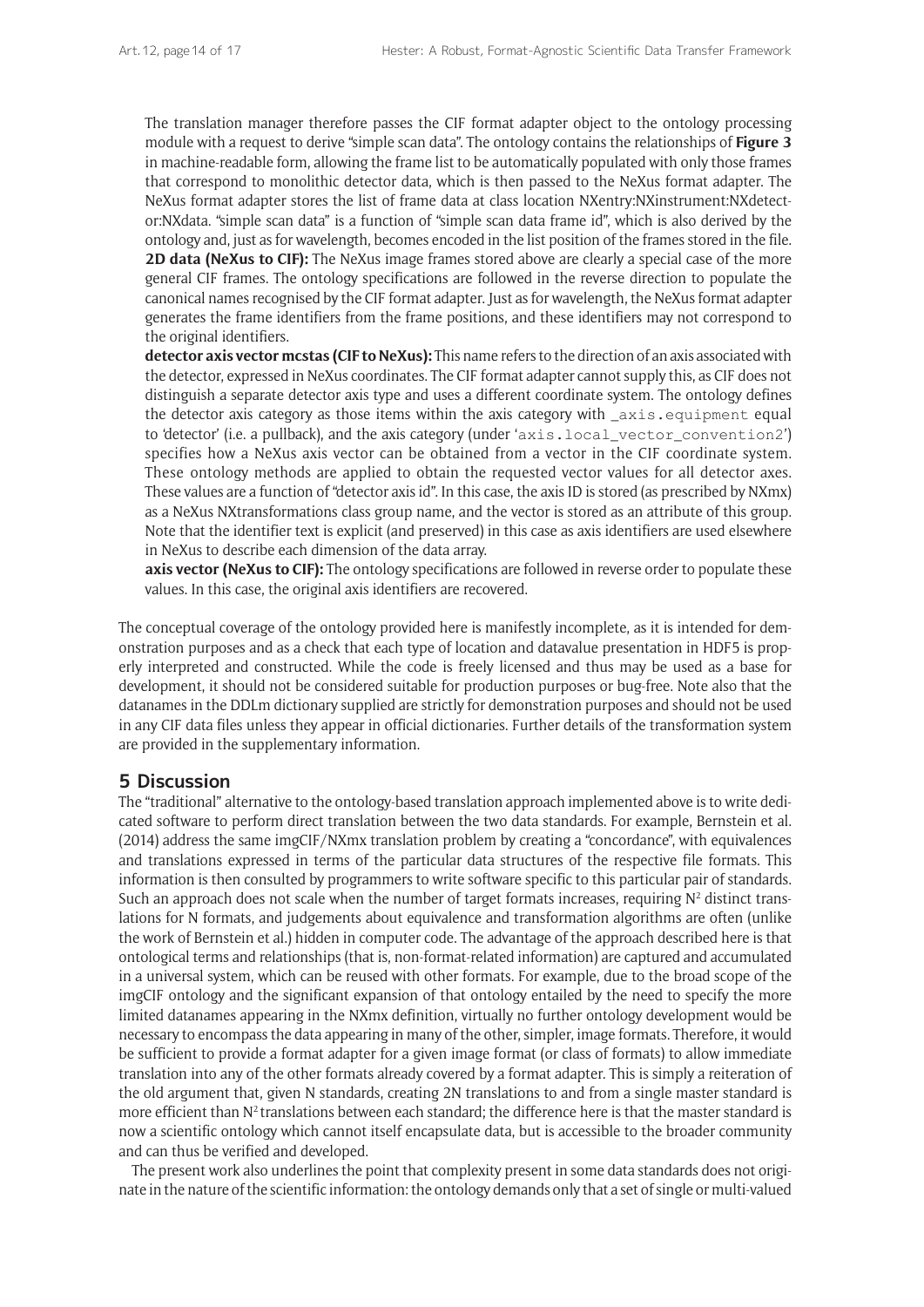| Dataname 1 | Dataname 2 | Dataname 3 | Dataname 4 | Dataname 5 | Dataname 6 |
|------------|------------|------------|------------|------------|------------|
| A          | Q          | X          | 1.1        | T          | 'blue'     |
| A          | Q          | Y          | 2.1        | - F        | 'green'    |
| A          | R          | X          | 1.5        | F          | 'yellow'   |
| A          | R          | Y          | 11.2       | T          | 'green'    |
| B          | Q          | X          | 2.1        | - F        | 'yellow'   |
| B          | Q          | Y          | 3.1        | T          | 'pink'     |
| B          | R          | X          | 4.5        | - F        | 'yellow'   |
| B          | R          | Y          | $-1.2$     |            | 'brown'    |

**Table 3:** A hypothetical data table where datanames 4, 5 and 6 are each functions of the combined values of datanames 1, 2 and 3.



**Figure 4:** Table 3 as a hierarchy. Six repetitions of dataname 1 values and 4 repetitions of dataname 2 values are removed, saving space.

datanames be present in a file with corresponding values correctly associated. Mechanisms designed to reduce file size are one source of complexity: for example, both HDF5 and imgCIF have image compression facilities<sup>10</sup>. Hierarchical formats save space by associating identifiers with node names and thereby reducing repetition, as demonstrated by comparing **Table 3** and **Figure 4**. This space-saving attribute of hierarchies becomes more effective as the number of datanames upon which a set of datanames depends

<sup>&</sup>lt;sup>10</sup> Images as two-dimensional arrays of numbers are themselves an efficient representation of the basic olog function taking a pair of integers (the horizontal and vertical pixel coordinates) to a number (the intensity), where the efficiency arises by having the pixel coordinates encoded in the position of the number in the overall array.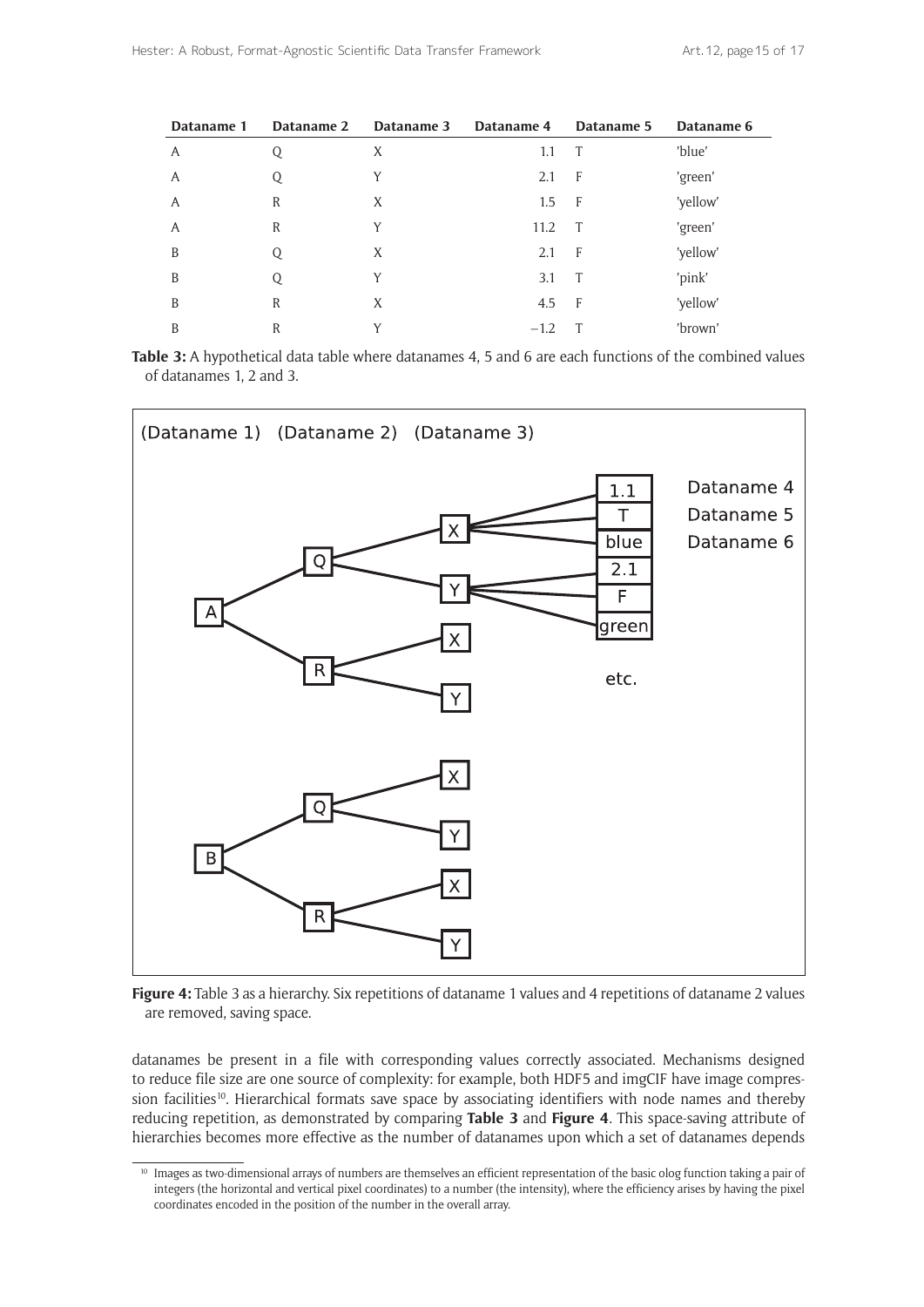increases, and is also attractive as an organisational tool: the reduced clutter in **Figure 4** presumably allows the human brain to interpret the structure more rapidly.

Unnecessary complexity in the system arises from the indiscriminate use of complex structures available in a given format without an understanding of the simple essential ontological structure described here. Designers of data transfer standards are urged to consider that the fundamental task of any scientific data format is to associate multiple values to datanames; any complexity beyond that which is required for this purpose should be clearly justified in terms of the other goals of the format, such as efficiency, speed, or long-term archiving.

# **6 Conclusions**

A simple formal approach using "ologs" has been applied to create a set of rules for constructing and curating a domain ontology. This framework was designed with accessibility to discipline experts as a key priority, while maintaining extensibility and modularity, and containing enough information to allow elaboration in formal ontological languages. As the tasks of expanding and merging these ontologies is entirely dependent on human intervention, this paper should not be counted as a significant contribution to the ontological mapping literature; from the perspective of knowledge representation researchers, the framework presented here does little more than describe some of the desirable consequences of adopting ologs as an ontological scheme. The primary significance of this work is rather in demonstrating to ontologically-naive scientific communities the value of a simple formal approach when developing and working with data standards: by following the simple prescriptions in section 2.1, discipline experts can create ontologies that are guaranteed to be format agnostic, extensible, interoperable and accessible to other discipline experts; and the scientific content of legacy and current data formats can be seamlessly merged into these ontologies following the recipe in part 3. If the ontologies are then expressed in machine-readable form using one of a variety of ontological languages, such as OWL or DDLm, a modular, universal datafile input and translation system can be implemented without the need for an intermediate format to be defined.

# **Supplementary Files**

The supplementary files for this article can be found as follows:

- **Supplementary File 1: Appendix.** <http://dx.doi.org/10.5334/dsj-2016-012.s1>
- **• Supplementary File 2: Software distribution.** <http://doi.org/10.5281/zenodo.154459>

# **Competing Interests**

The author declares that they have no competing interests.

## **References**

- **Bernstein, H J** 2006 Classification and use of image data. In: *Definition and Exchange of Crystallographic Data,* vol. G of *International Tables for Crystallography,* 1st ed., pp. 199–205. DOI: [http://dx.doi.org/10.1](http://dx.doi.org/10.1107/97809553602060000739) [107/97809553602060000739](http://dx.doi.org/10.1107/97809553602060000739)
- **Bernstein, H J, Sloan, J M, Winter, G, Richter, T S, Nexus International Advisory Committee** and **Committee for the Maintenance of the CIF Standard** 2014 Coping with BIG DATA Image Formats: Integration of CBF, NeXus and HDF5, A Progress Report. Available at: [https://sites.google.com/site/](https://sites.google.com/site/nexuscbf/home/presentation-foils/Integration_Poster_10May14_w_overlays.pdf) [nexuscbf/home/presentation-foils/Integration\\_Poster\\_10May14\\_w\\_overlays.pdf](https://sites.google.com/site/nexuscbf/home/presentation-foils/Integration_Poster_10May14_w_overlays.pdf)[.](https://sites.google.com/site/nexuscbf/home/ presentation-foils/Integration\_Poster\_10Mayl4\_w\_overlays.pdf.)
- **Boulton, G** 2012 Open your minds and share your results. *Nature, 486*(7404): 441–441. DOI: [http://dx.doi.](http://dx.doi.org/10.1038/486441a) [org/10.1038/486441a](http://dx.doi.org/10.1038/486441a)
- **Gruber, T R** 1993 A translation approach to portable ontology specifications. *Knowledge Acquisition, 5*(2): 199–220. DOI: <http://dx.doi.org/10.1006/knac.1993.1008>
- **Hall, S** and **McMahon, B** (Eds.) 2005 *Definition and exchange of crystallographic data,* vol. G of *International Tables for Crystallography.* 1st ed. Dordrecht, The Netherlands: Springer
- **Henley, S** 2006 The problem of missing data in geoscience databases. *Computers & Geosciences, 32*(9): 1368–1377. DOI: <http://dx.doi.org/10.1016/j.cageo.2005.12.008>
- **Hitzler, P, Krötzsch, M, Parsia, B, Patel-Schneider, P** and **Rudolph, S** 2012 OWL 2 Web Ontology Language Primer. *Tech. rep.,* W3C. Available at: [http://www.w3.org/TR/2012/REC-owl2-primer-20121211.](http://www.w3.org/TR/2012/REC-owl2-primer-20121211)
- **Könnecke, M, Akeroyd, F A, Bernstein, H J, Brewster, A S, Campbell, S I, Clausen, B, Cottrell, S, Hoffmann, J U, Jemian, P R, Männicke, D, Osborn, R, Peterson, P F, Richter, T, Suzuki, J, Watts, B, Wintersberger, E** and **Wuttke, J** 2015 The NeXus data format. *Journal of Applied Crystallography, 48*(1): 301–305. DOI: <http://dx.doi.org/10.1107/S1600576714027575>